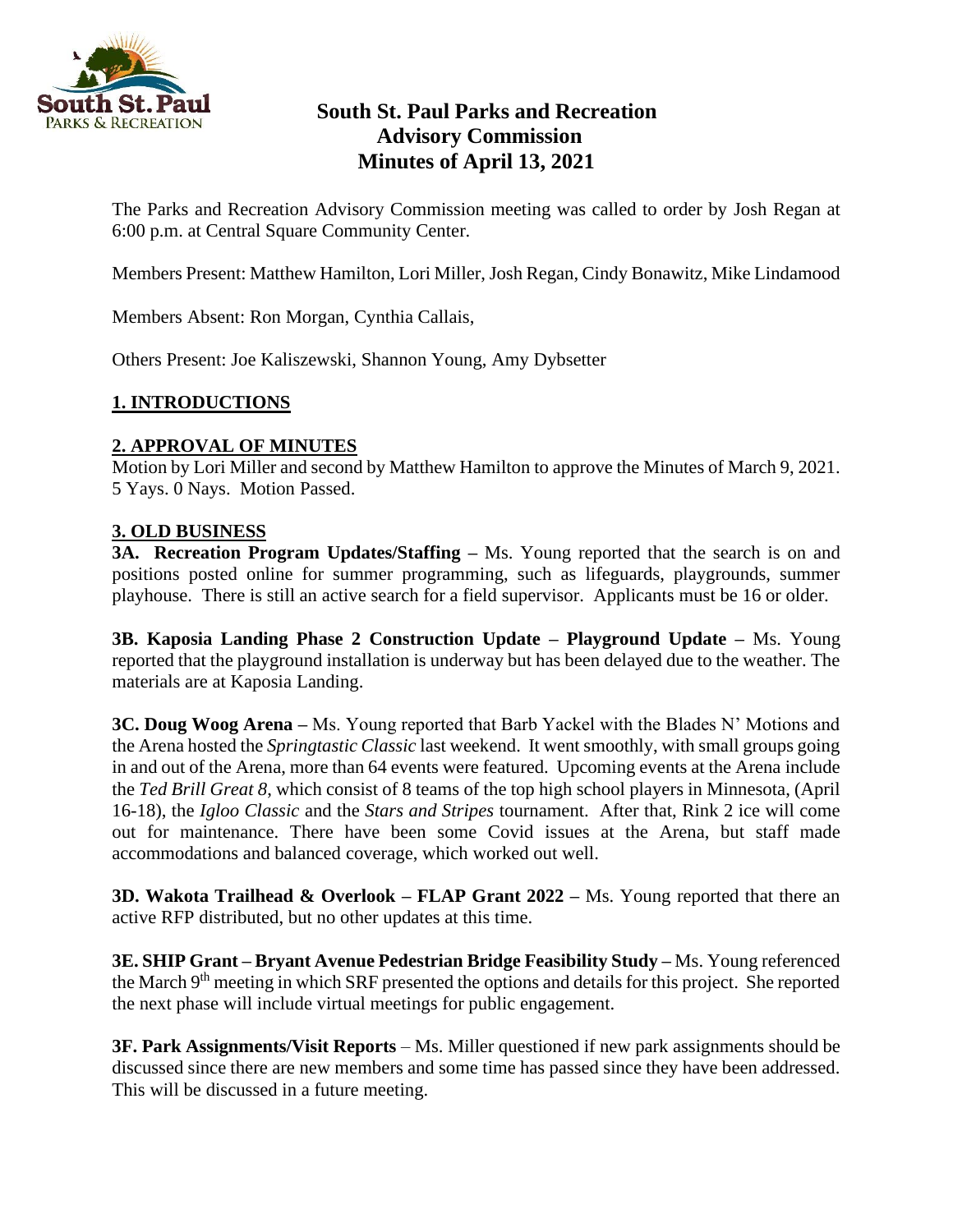Ms. Young advised that she and Pat Dunn from Public Works have been doing an assessment and inventory of the parks. She noted Howie Steenberg (Parks Lead) has been working with Landscape Structures, Inc. (LSI) to identify problem areas and potential costs, with the intention of replacing safety hazard items first. She stated that park and playground upgrades have been phased out in the CIP. The desire is to eventually have a certified playground inspector within the Public Works/Parks department. Mr. Kaliszewski stated that he has initiated contact with Pat Dunn to discuss the mulch around park trees. He added that mowing or trimming too close to the trees can cause scarring and damage, which occurs when there is not sufficient mulch around the trees.

**3G. Central Square Update** – Ms. Young reported that there was discussion at the City Council work session on Monday, April 12<sup>th</sup>.

Mr. Kaliszewski was present at the Monday meeting and reported that the school district had proposed that the city buy the CSCC building for \$4.5 million. This was declined, and the school district came back with a \$1.6 million offer, which has also been refused. Council feels there are too many unknowns, including needed repairs and maintenance in addition to the cost deduced from a comprehensive itemized list of expenses. It is an estimated yearly loss of approximately \$250,000 per year. The Council is looking at moving Parks & Recreation out of the building, where they will likely go to City Hall.

Mr. Kaliszewski added that the city is in the process of purchasing the old Jefferson site from the school district. He also discussed the new trail connecting Saint Paul and Kaposia Landing, the Robert Piram Trail, and reported that he had visited a section and was pleased with how it is looking.

**3H. Garden Update –** Ms. Young reported that the Community Garden Plots have all been reserved for the season. She added that Public Works will be tilling the site soon for the third time and getting it staked out. If the weather cooperates, it should be available for gardeners to begin soon.

## **4. NEW BUSINESS -**

## **4A. New Board Member**

Ms. Young re-introduced new member, Cindy Bonawitz for those who had not yet been introduced. She is not new to local programming and activities, she worked at Central Square/Parks & Recreation as a team member for about a year and a half, lives in South St. Paul and frequents our local parks.

**4B. Athletic Fields -** Ms. Young reported that communication with baseball and softball associations have begun to go over dates, times, and tournaments. She added that there will be a meeting with the coaches and key players to go over details, field rules and expectations and distribution of keys.

## **5. OTHER BUSINESS -**

**5A. DNR Shade Tree Funding – Ms. Young reported that the city has been awarded \$94,600 in** funding that will be used primarily for the Emerald Ash Borer issue. The money will be used primarily for disease management and replacement of boulevard and park trees.

**5B. DEED Funding –** Ms. Young reported that the city has been awarded \$522,991 in Redevelopment Grant Funding to assist in the financing of The Yards project. The progress was